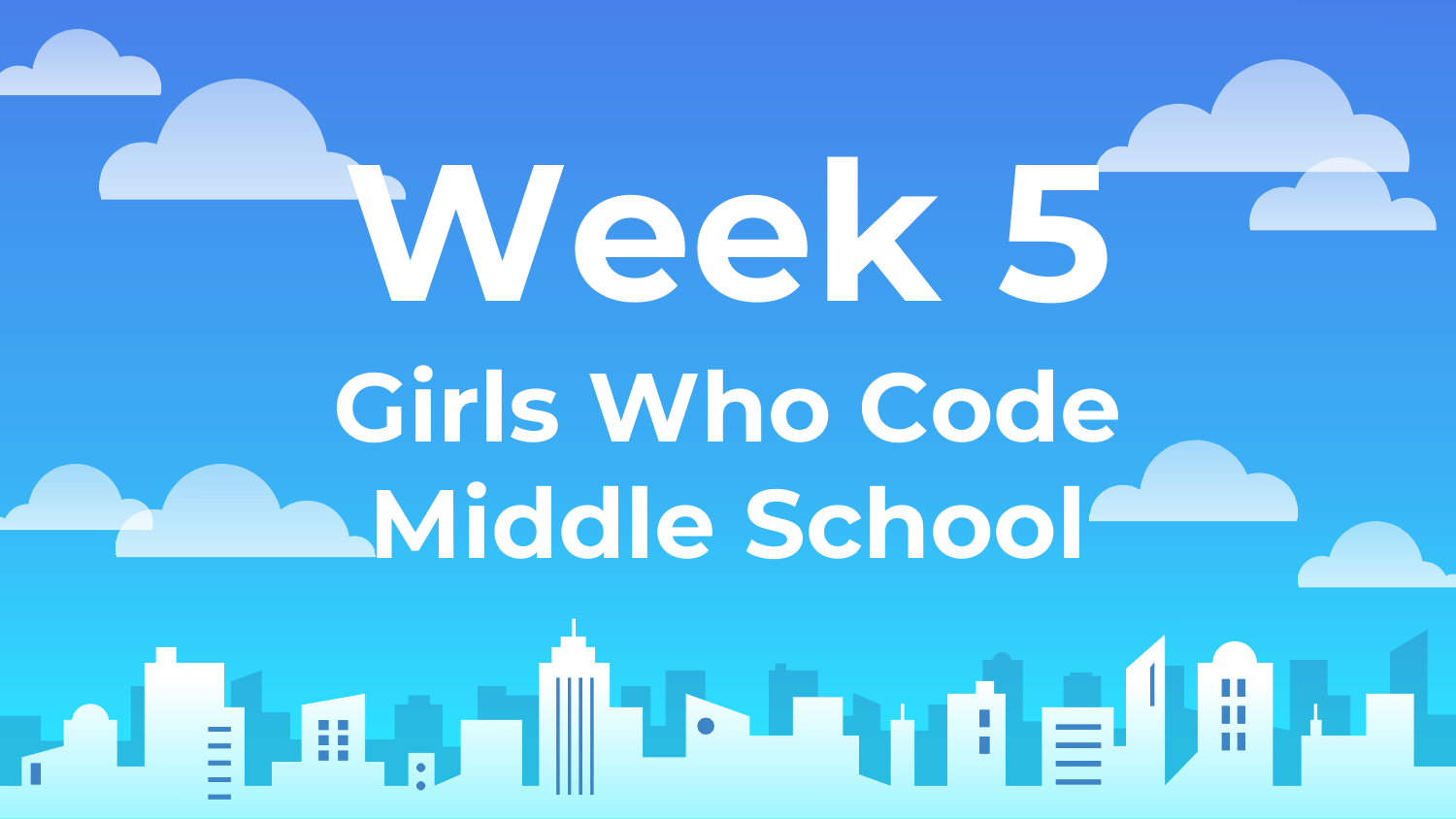#### **Ice Breakers!**

Left: Learn to play the card game Spoons! Right: Work as a team to solve Sudoku puzzles

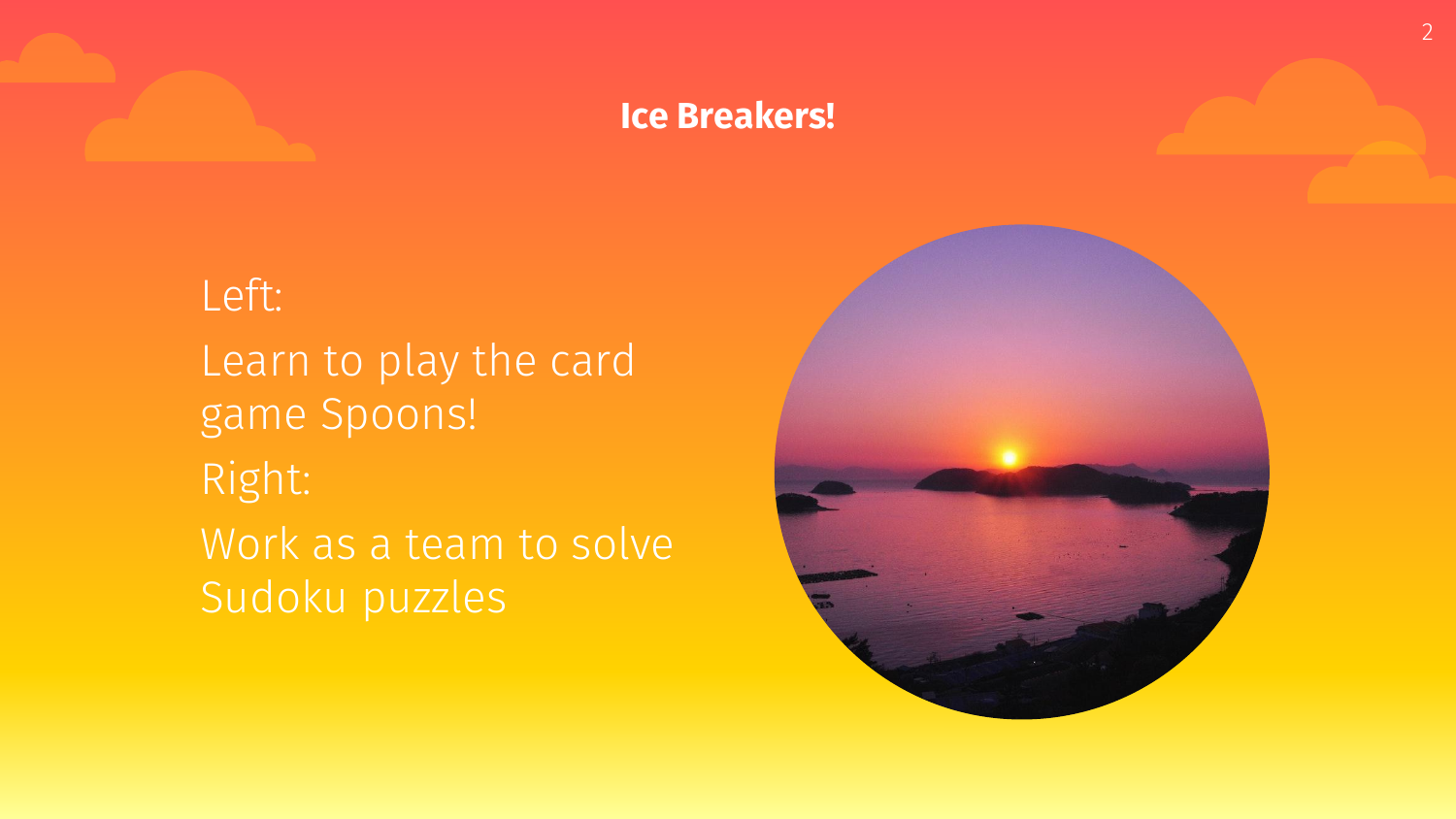#### **Welcome to Our Guest Speaker!**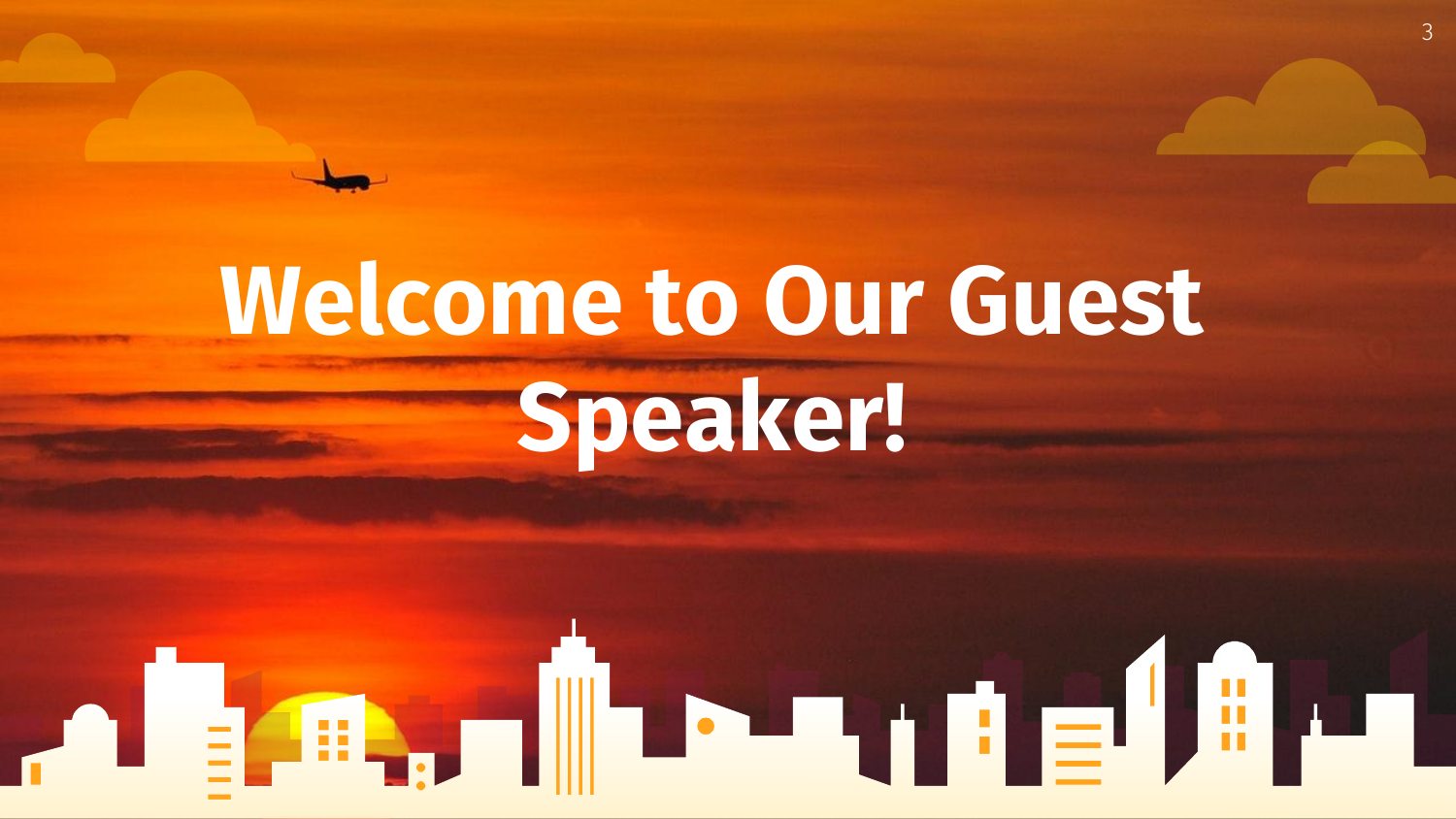#### **Review: Variables**

A **variable** is like a **box** with a **name**. You can put a **value** into the **box**.

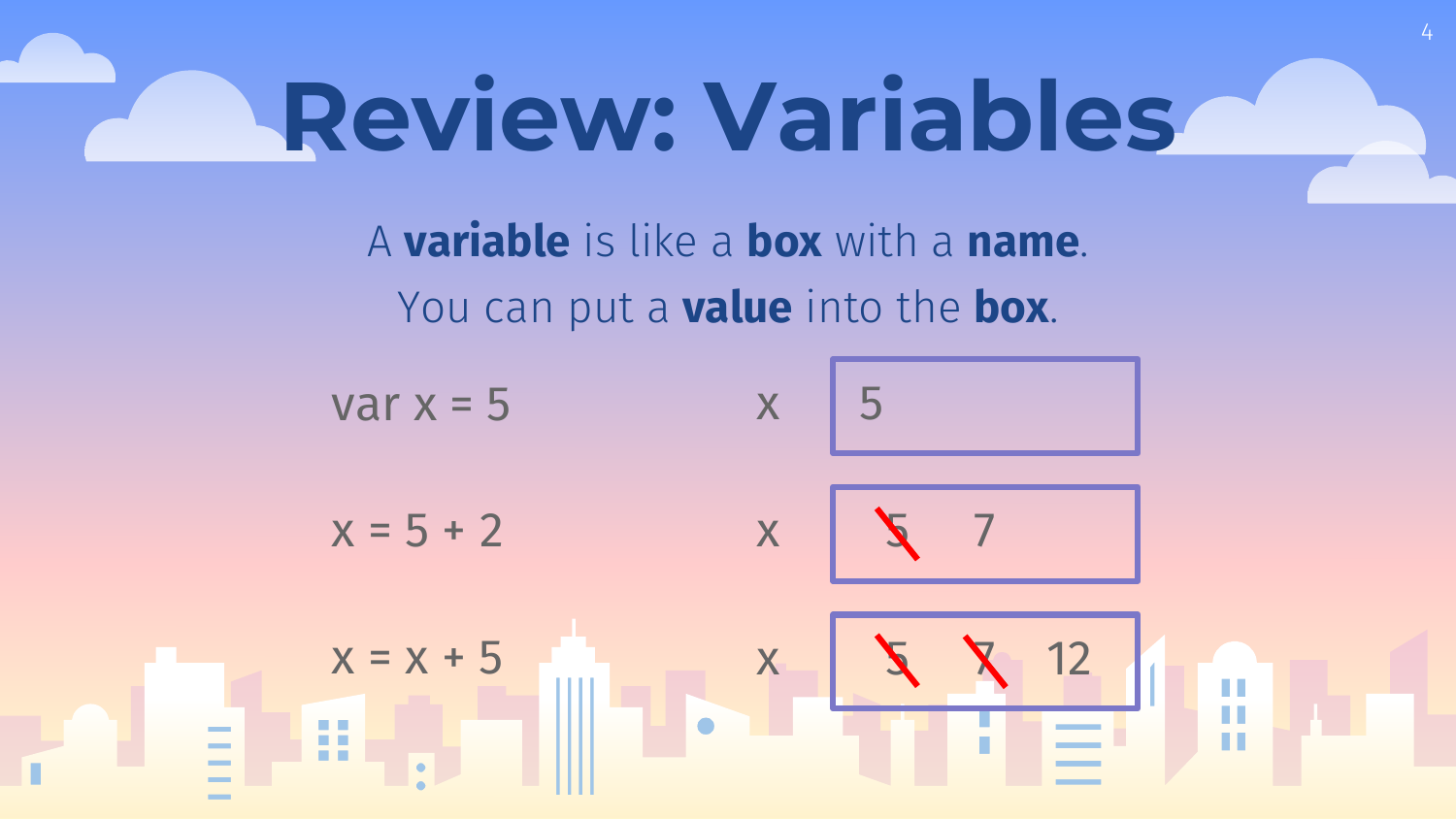## **Review: Data Types**

- **Strings**: var hello = "Hello World!"; **Booleans**: var bool = True;
- **Ints**: var num  $=$  5;
- **Floats**: var deci = 3.0;
- **Chars**: var letter = 'a';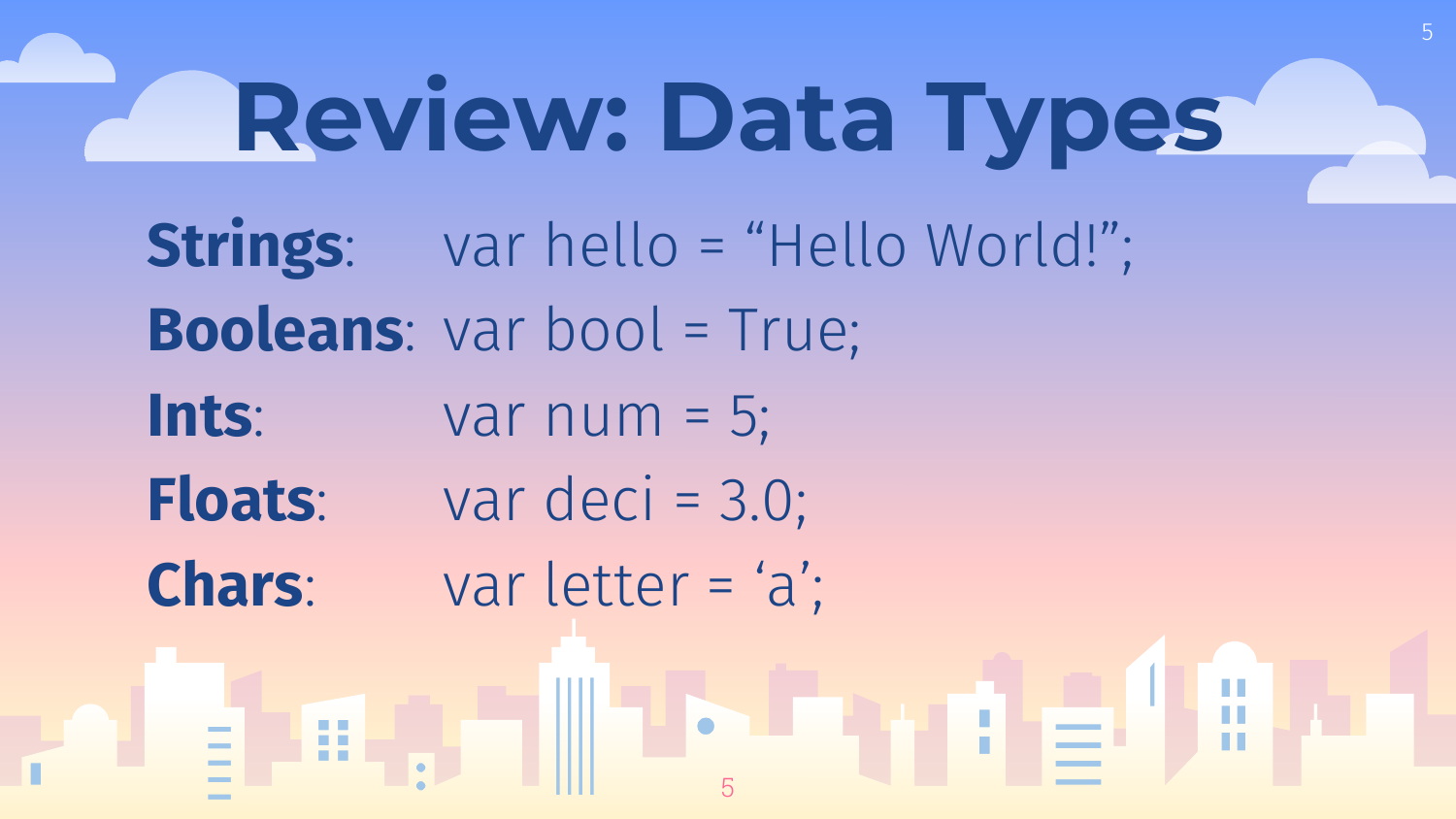A **boolean** value can be either **True or False**

Used to check if a certain condition is true or not

6

#### **Comparison Operators**

- **▫ Greater Than ( > )**
- **▫ Greater Than or Equal To ( >=**
- **) ▫ Less Than ( < )**
- **▫ Less Than or Equal To ( <= )**
- **▫ Equal To ( === )**
- □ **Not Equal To (!==**

#### **Boolean Operators**

6

- **▫ And ( && )**
- **▫ Or ( || ) ▫ Not ( ! )**

П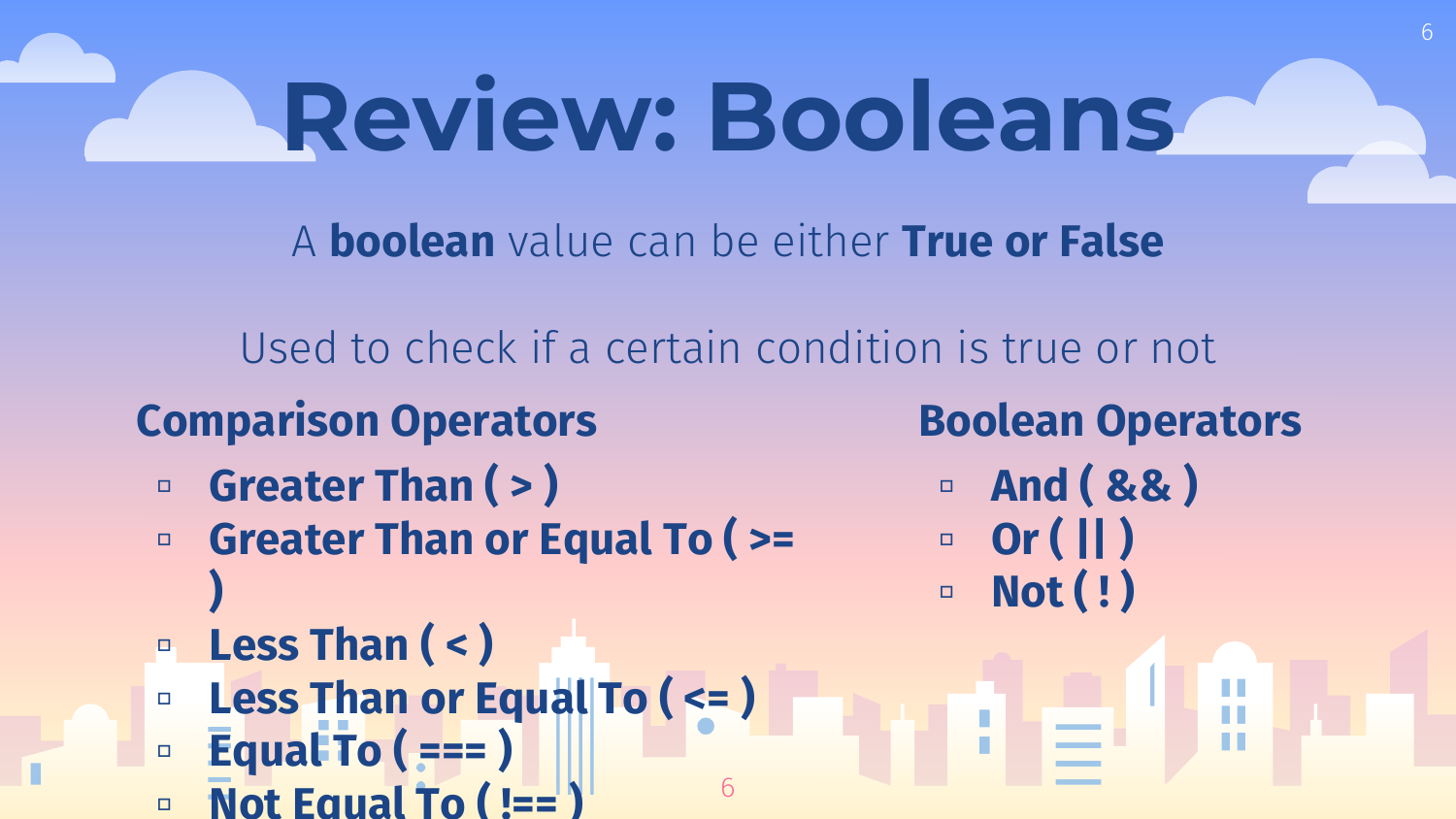## Boolean Operators **&& and**:

True and True  $\Rightarrow$  True True and False  $\Rightarrow$  False False and True  $\Rightarrow$  False False and False  $\Rightarrow$  False

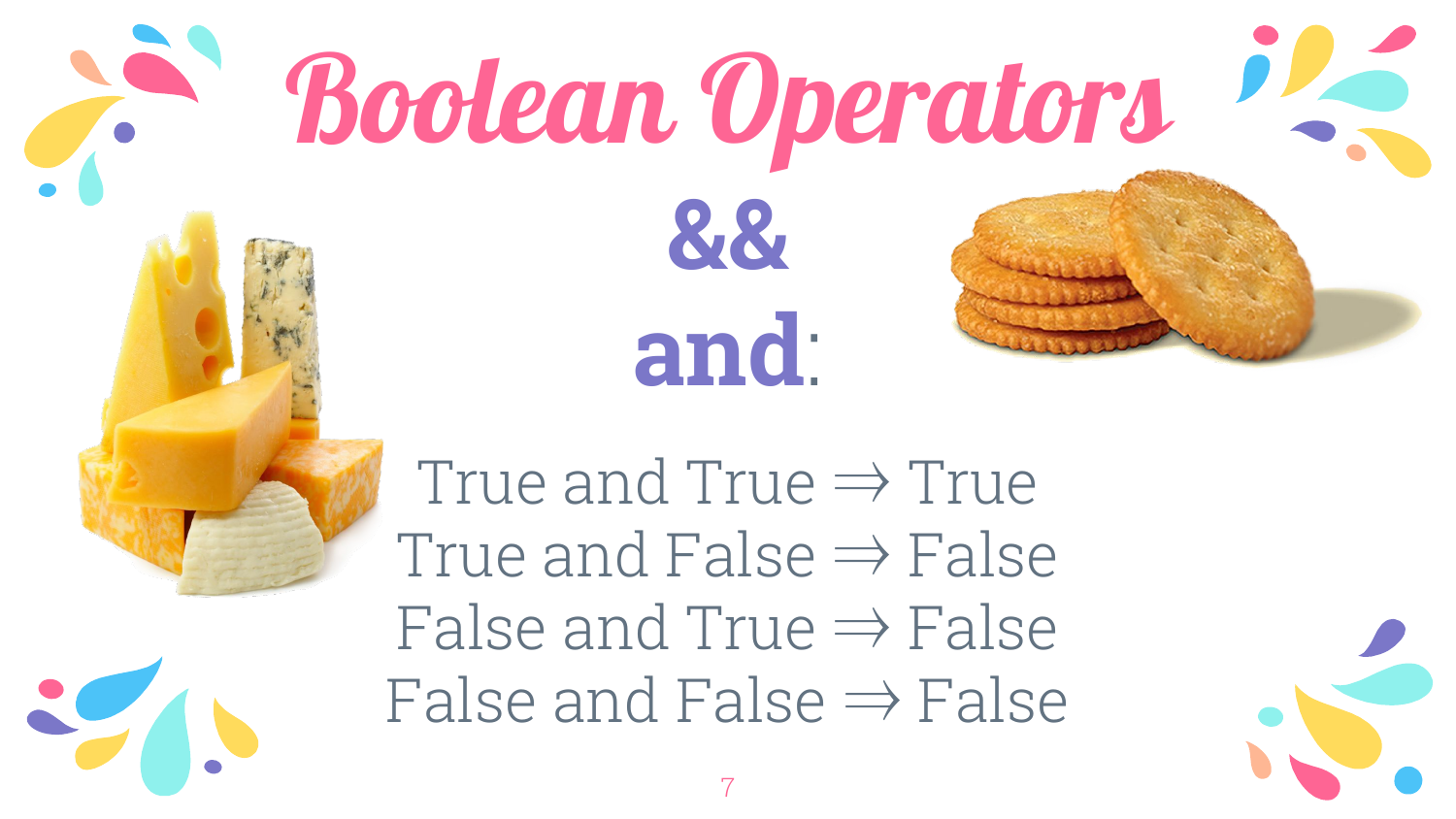

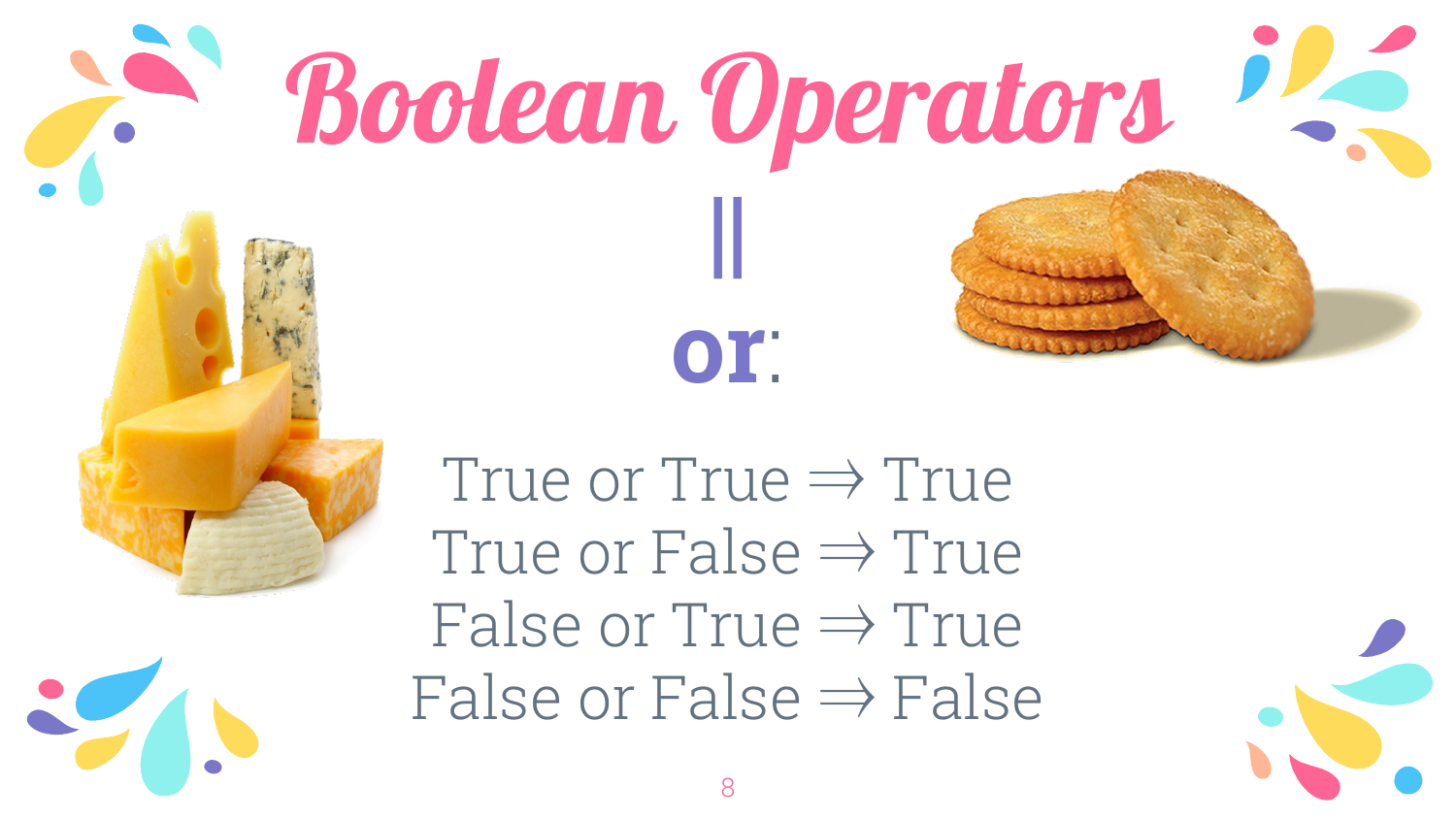

# **Boolean Operators**

**not**:

**!**

not True  $\Rightarrow$  False not False  $\Rightarrow$  True

20

Example: Evaluate not  $(i < 10)$  when  $i = 5$ .

not (true)  $\Rightarrow$  False

 $i < 10 \Rightarrow True$  not  $(i < 10) \Rightarrow False$ 

Can negate

anything by

putting "**not**"

 $\frac{1}{2}$  in front of  $\frac{1}{2}$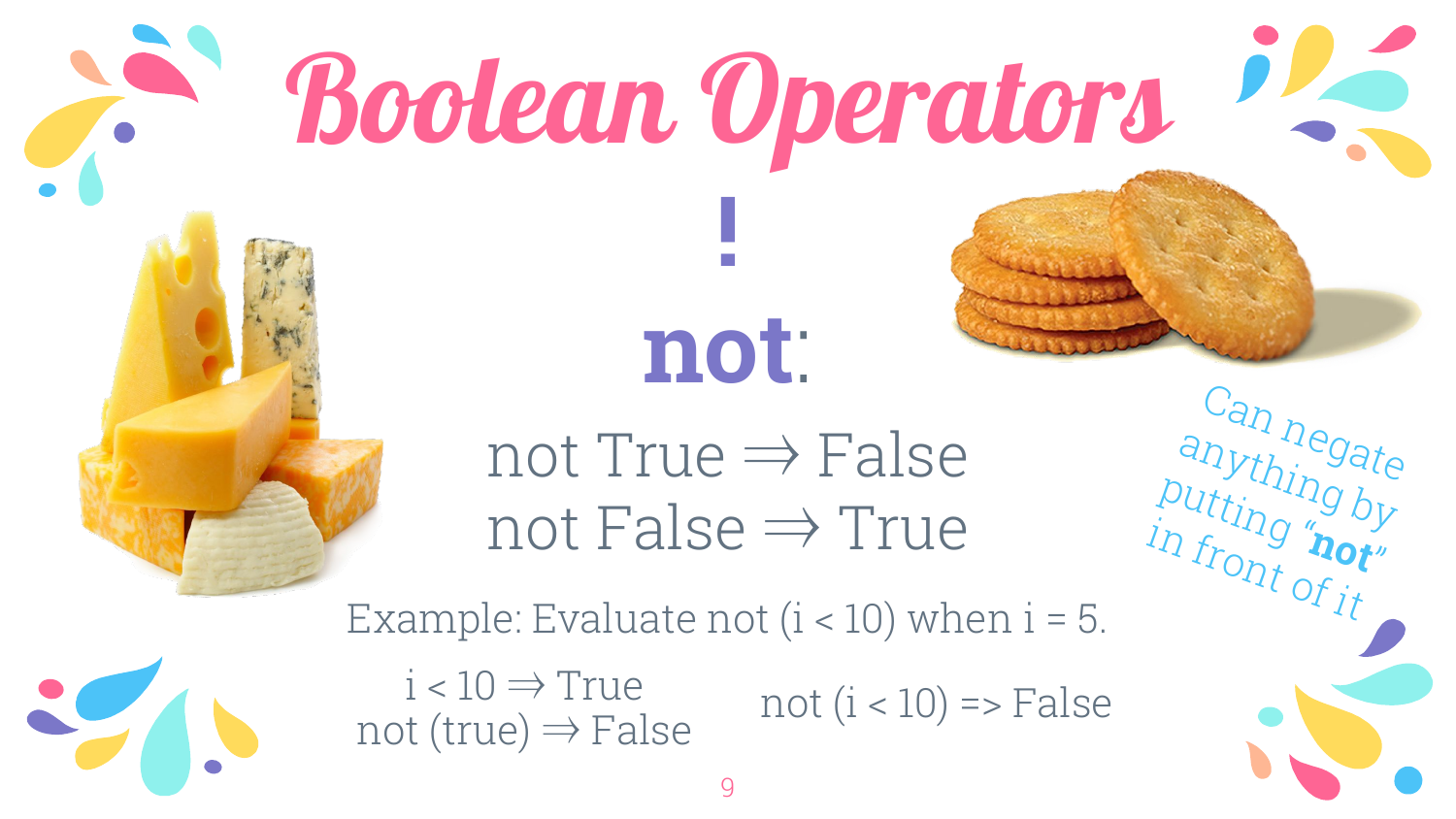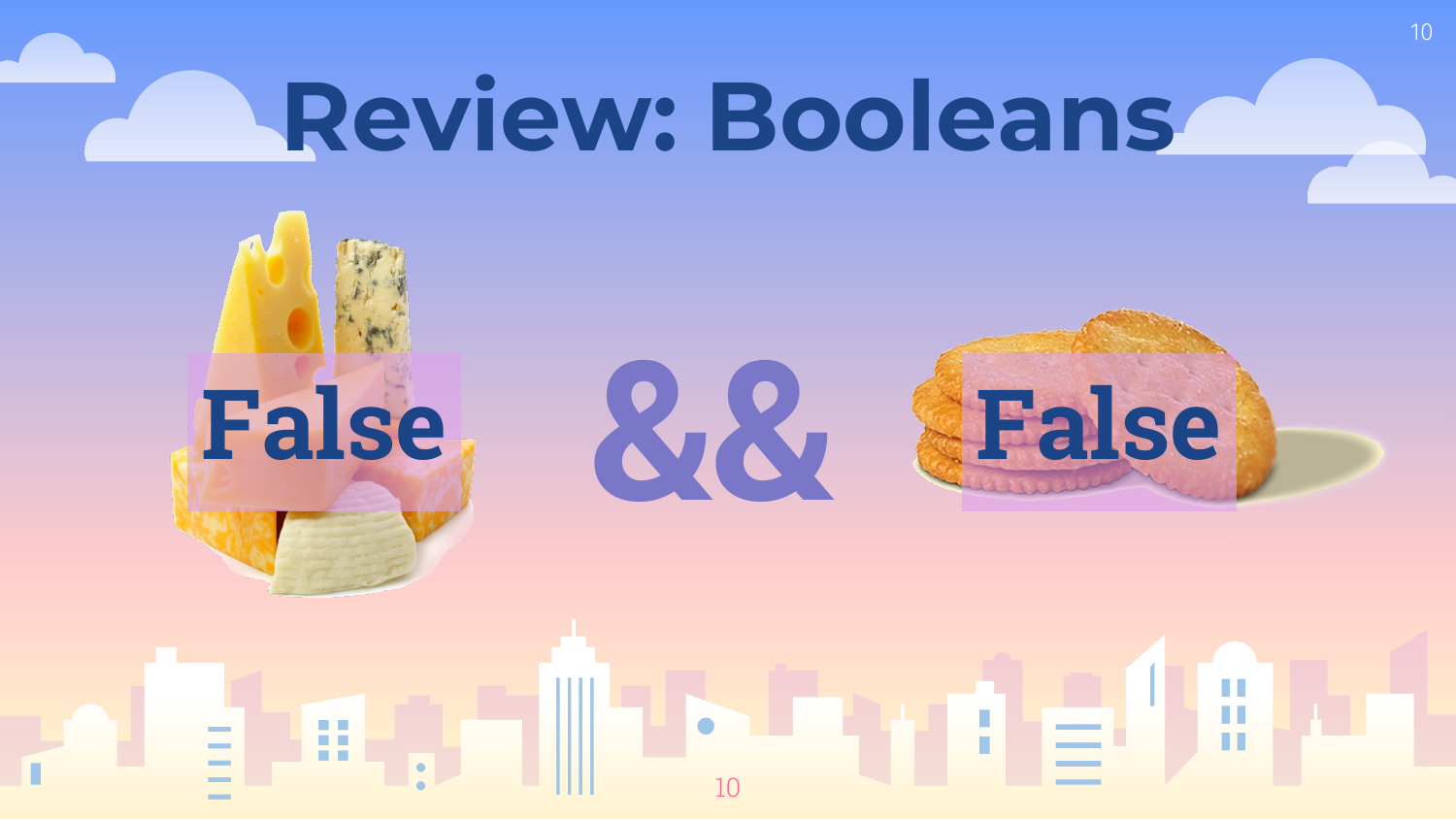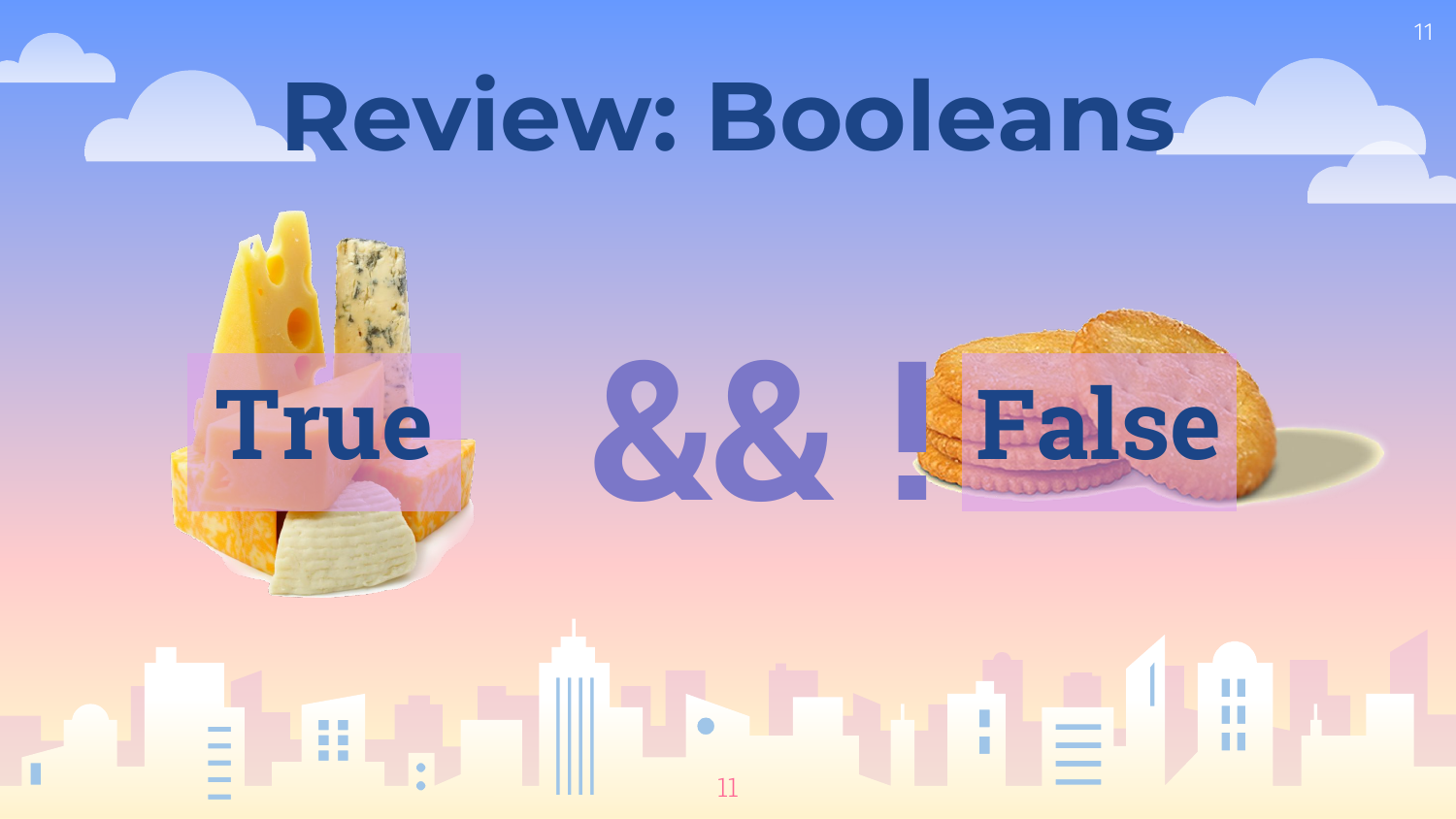12



п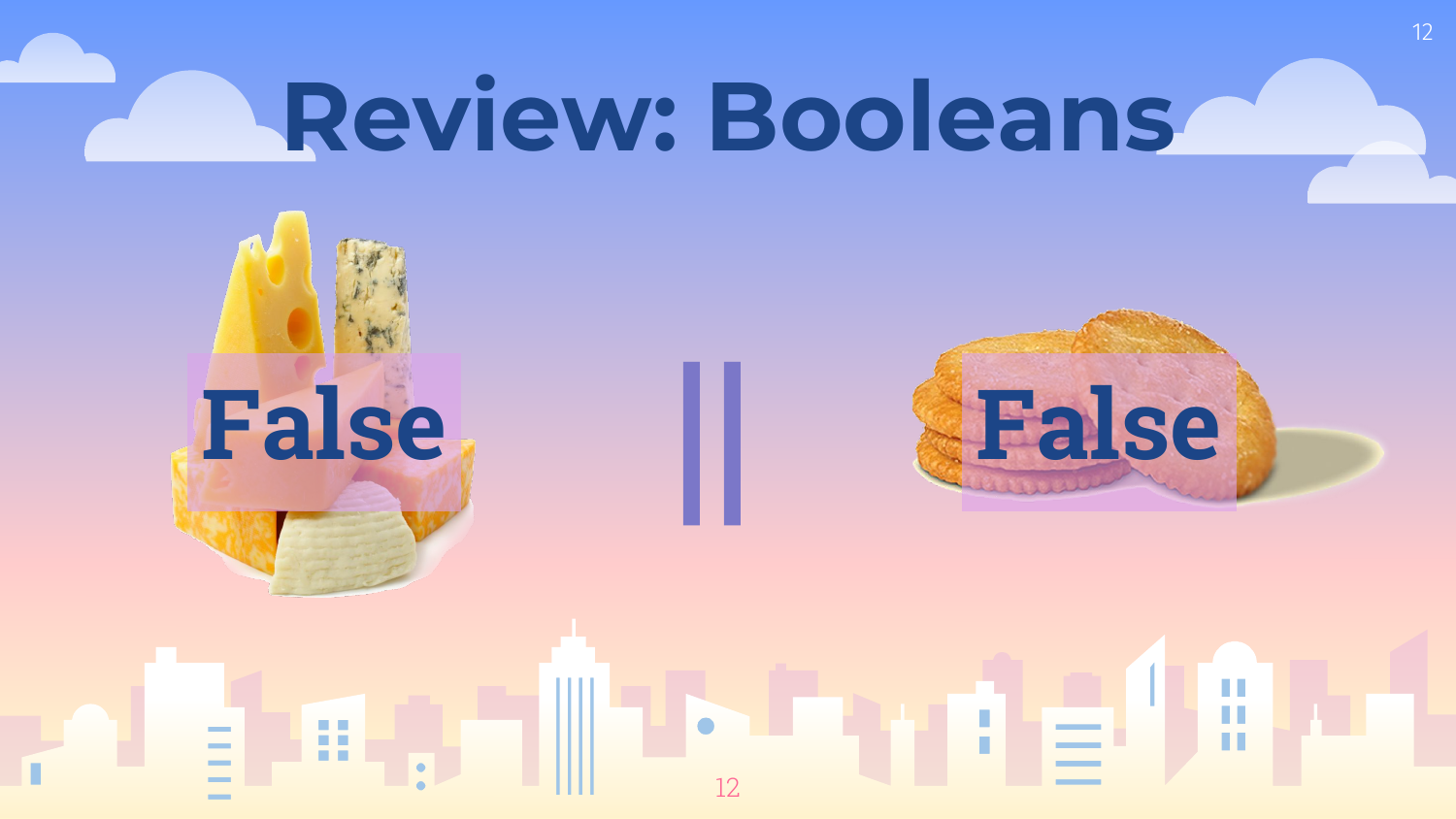13



ш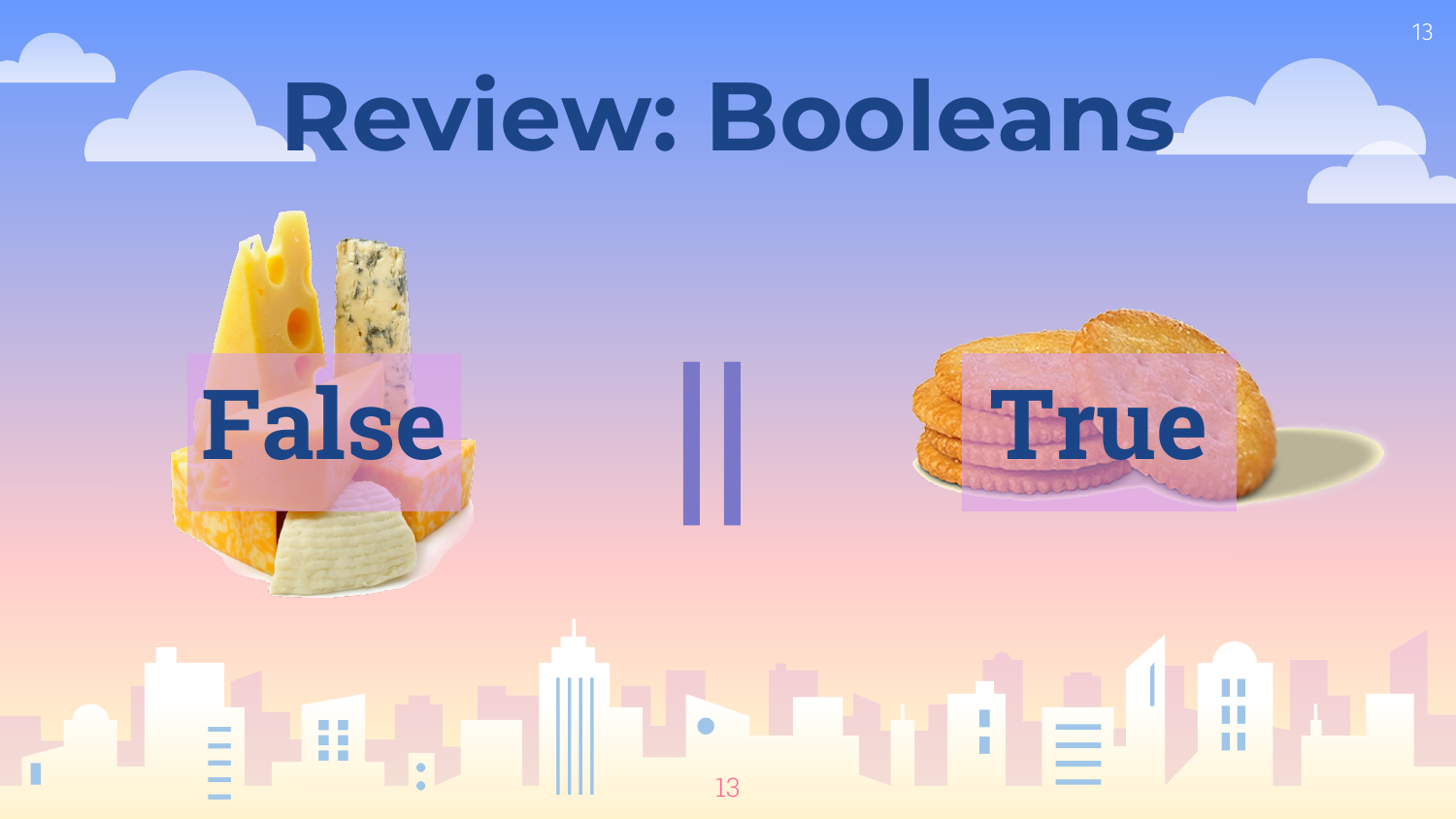### **Review: Conditionals**

A **conditional** tells the computer to only do something **IF** a certain **condition is true**

**IF** statement

★ IF 'condition A' is true, then run 'code A'

**ELSE IF** statement

 $\star$  IF 'condition A' is false and IF 'condition B' is true, then run 'code B'

**ELSE** statement

★ IF 'condition A', …, 'condition Y' are false, then run 'code Z'ш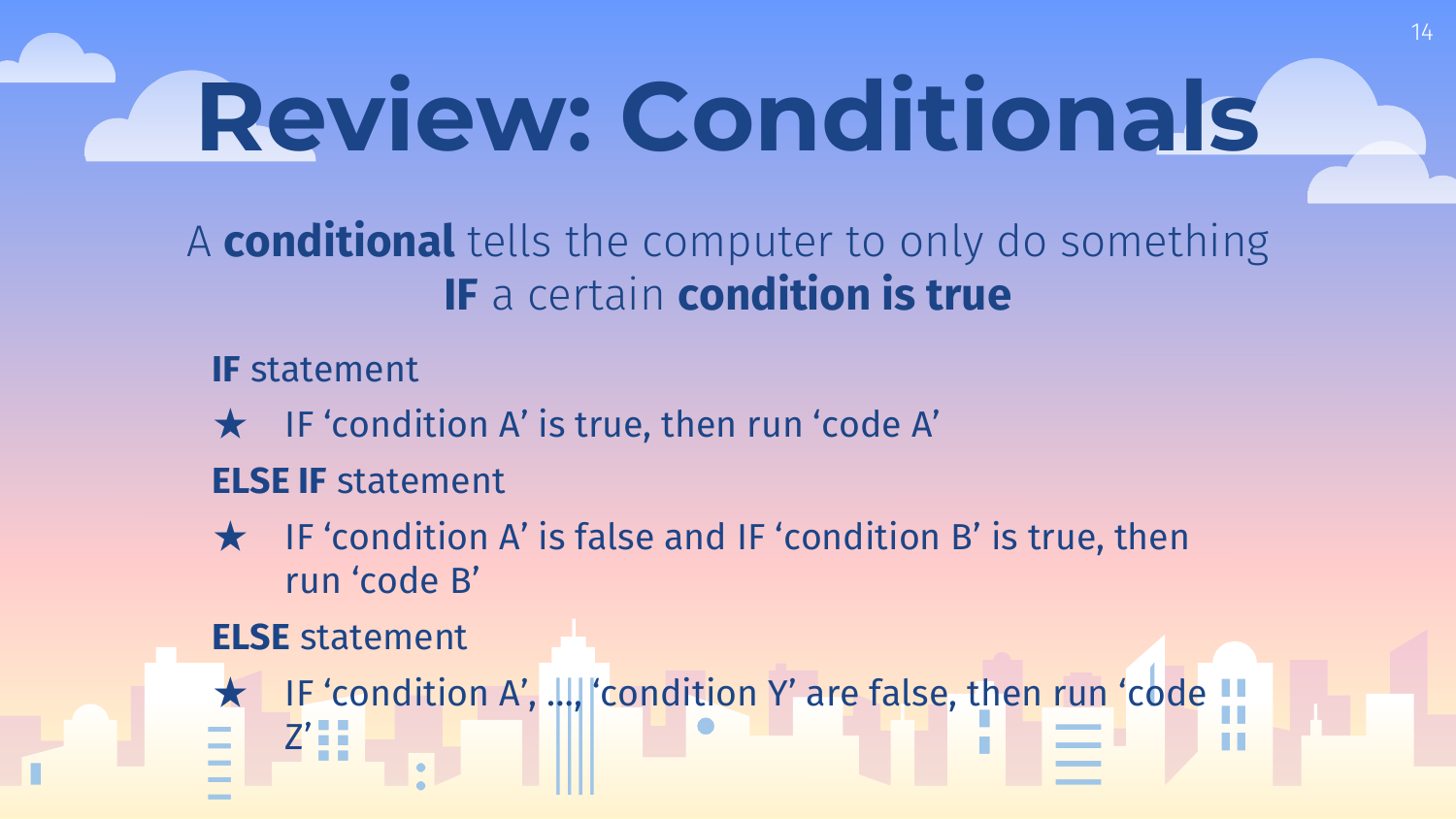#### **Conditionals**

var  $x = 5$ ;  $var y = x + 10$ ; if  $(x < 5)$  { print "Hi!"; } else if (y === 20) { print "Hey there!"; } else { print "Hello!";

}

#### **What should we print out?**

**Hello!**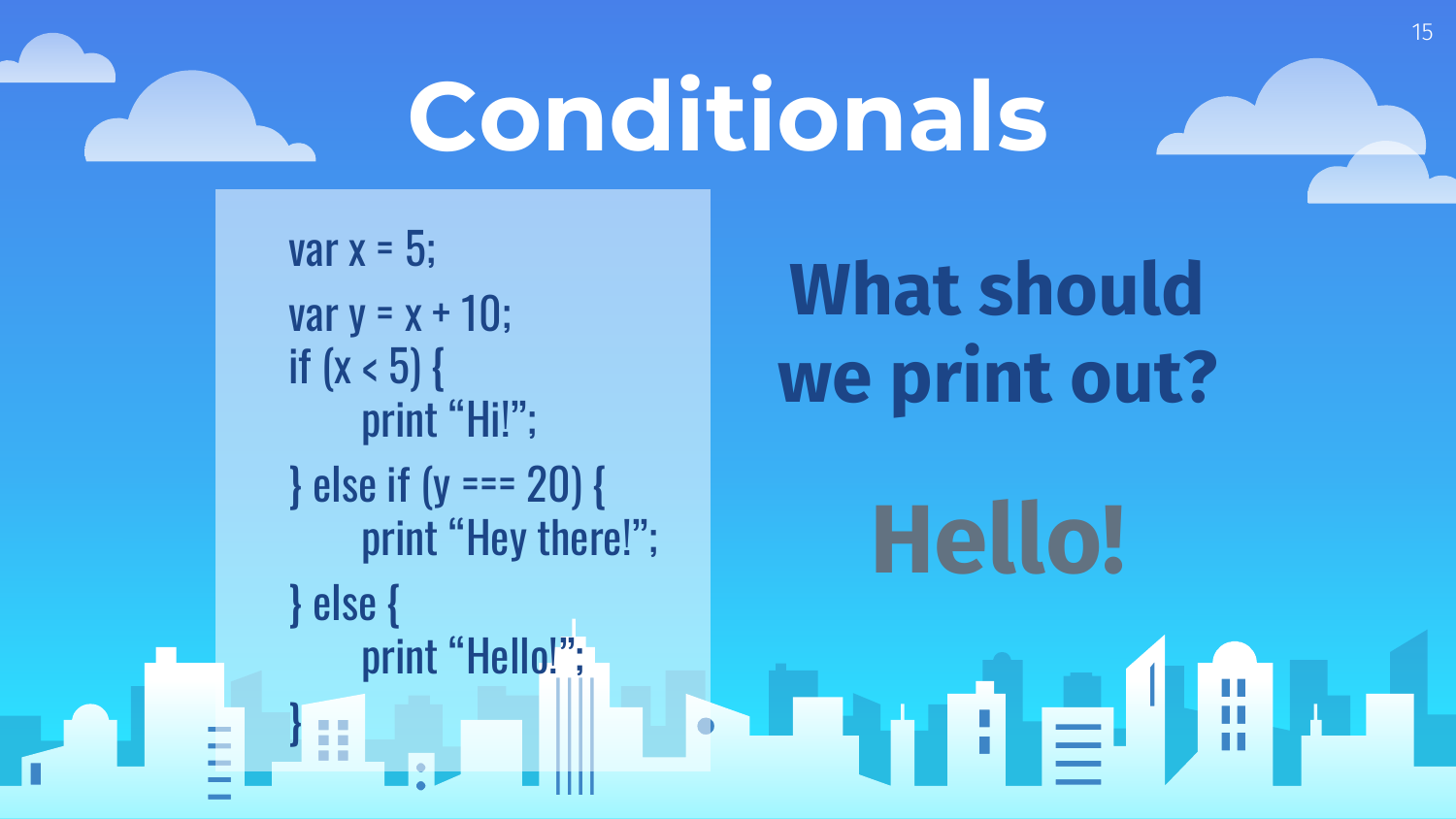#### **Conditionals**

var bugs = 5; if (bugs ===  $0$ ) { print "My code works perfectly!"; } else if (bugs > 0 && bugs < 5) { print "I can fix my code quickly."; } else if (bugs > 4 && ! (bugs > 4)) { print "Let me walk through my code."; } else { print "What is wrong with my code?"; }

**What should we print out?**

**What is wrong with my code?**

 $\mathbf{d} = \mathbf{d} \mathbf{H}$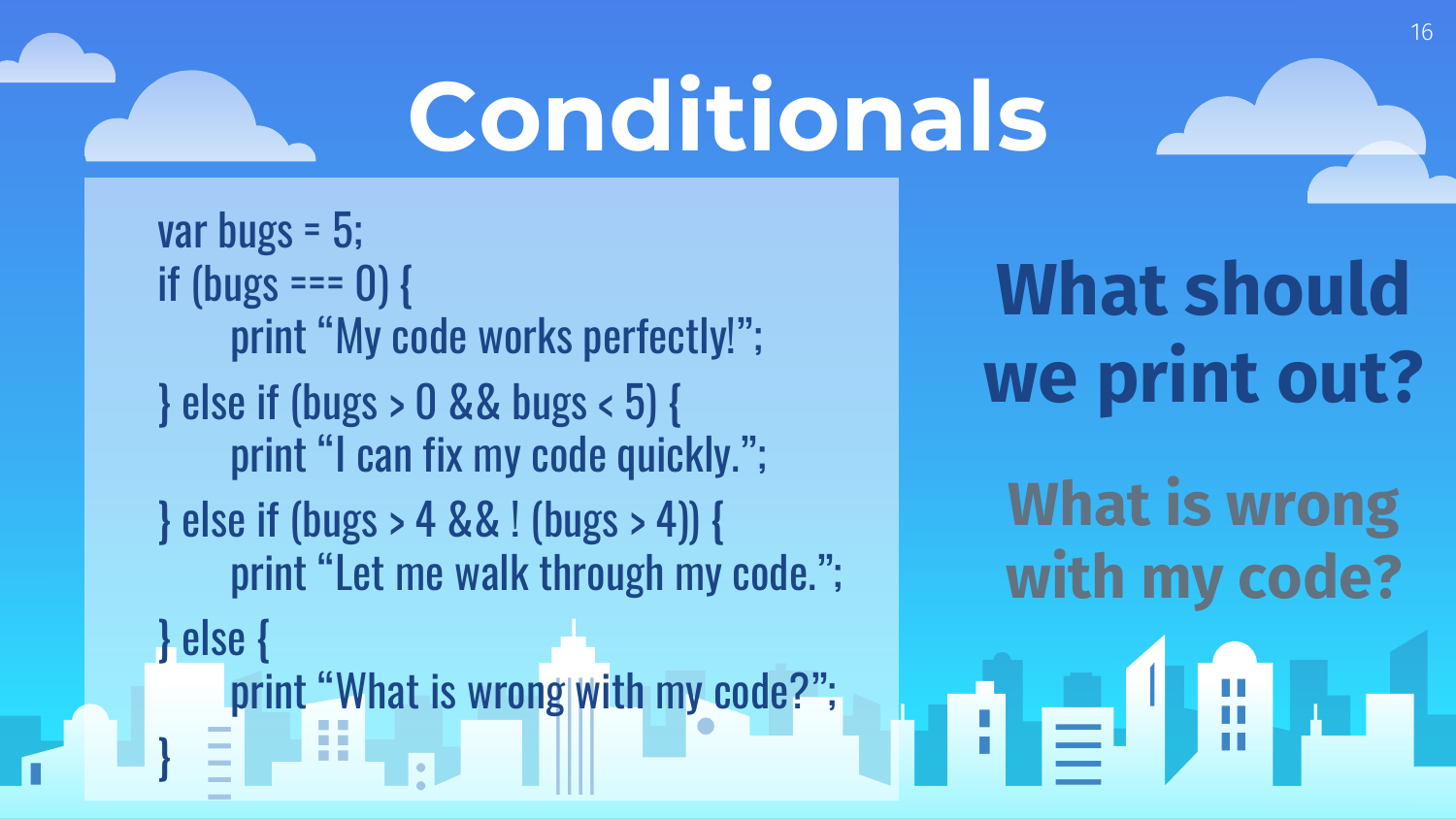#### **Conditionals**

var bugs = 5; if (bugs ===  $0$ ) { print "My code works perfectly!"; } else if (bugs > 0 && bugs < 5) { print "I can fix my code quickly."; } else if (bugs > 4 && ! (bugs > 10)) { print "Let me walk through my code."; } else { print "What is wrong with my code?"; }

**What should we print out?**

**Let me walk through my code.**

 $\mathbf{d} = \mathbf{d} \mathbf{H}$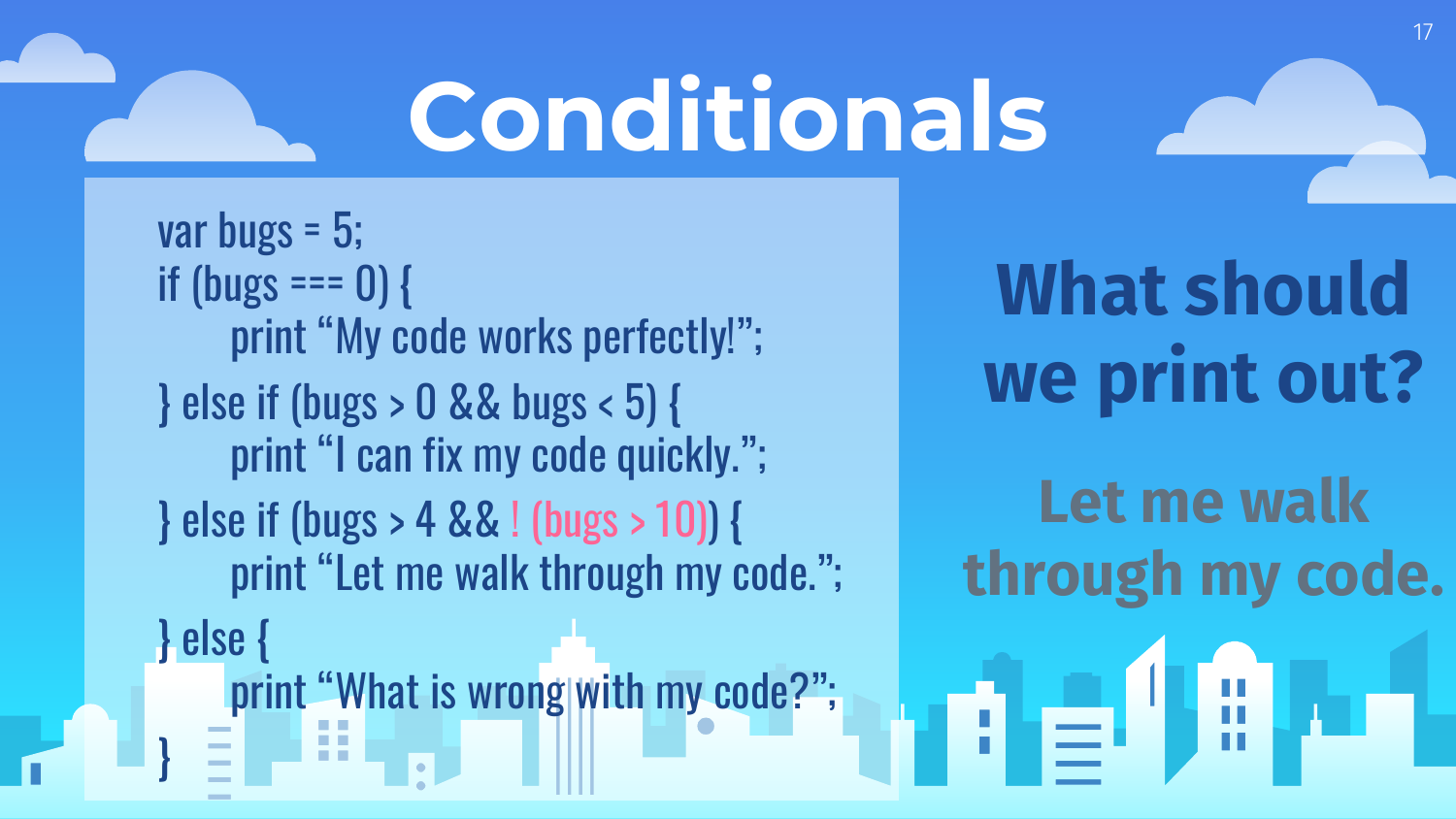

#### A **loop** is a way to tell a computer to **do something several times**.

#### There are two ways to make a loop: **for loops** and **while loops**

(Wanna know a secret? They both do the same thing!)

**通信**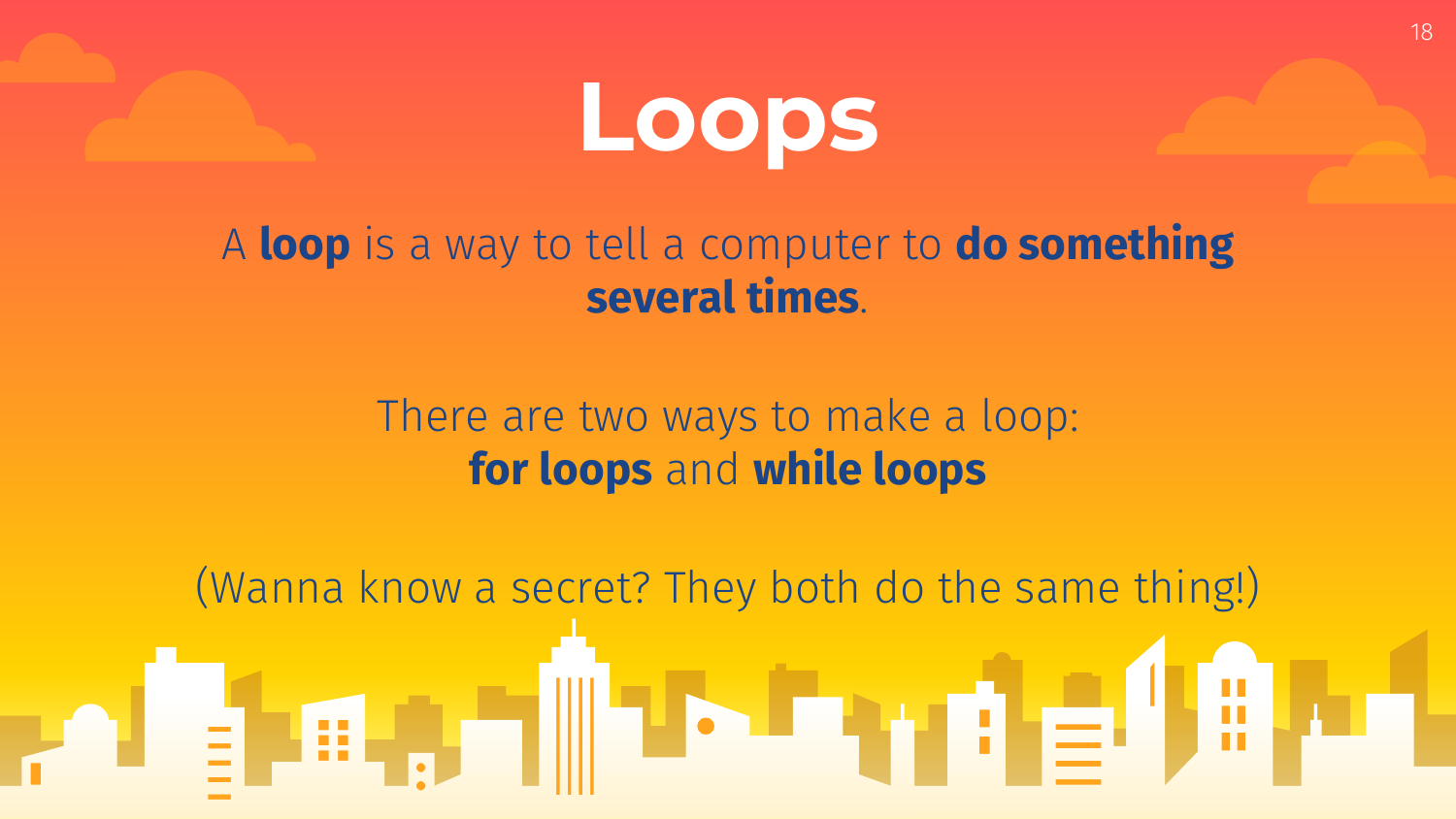#### **For Loops (Ice Cream)**

I want to eat all of the ice cream.

I am now all-knowing, so I know there are exactly **5 bites** of ice cream in the bowl.

I will eat exactly **one bite of ice cream at a time**, but I will do that **5 times**.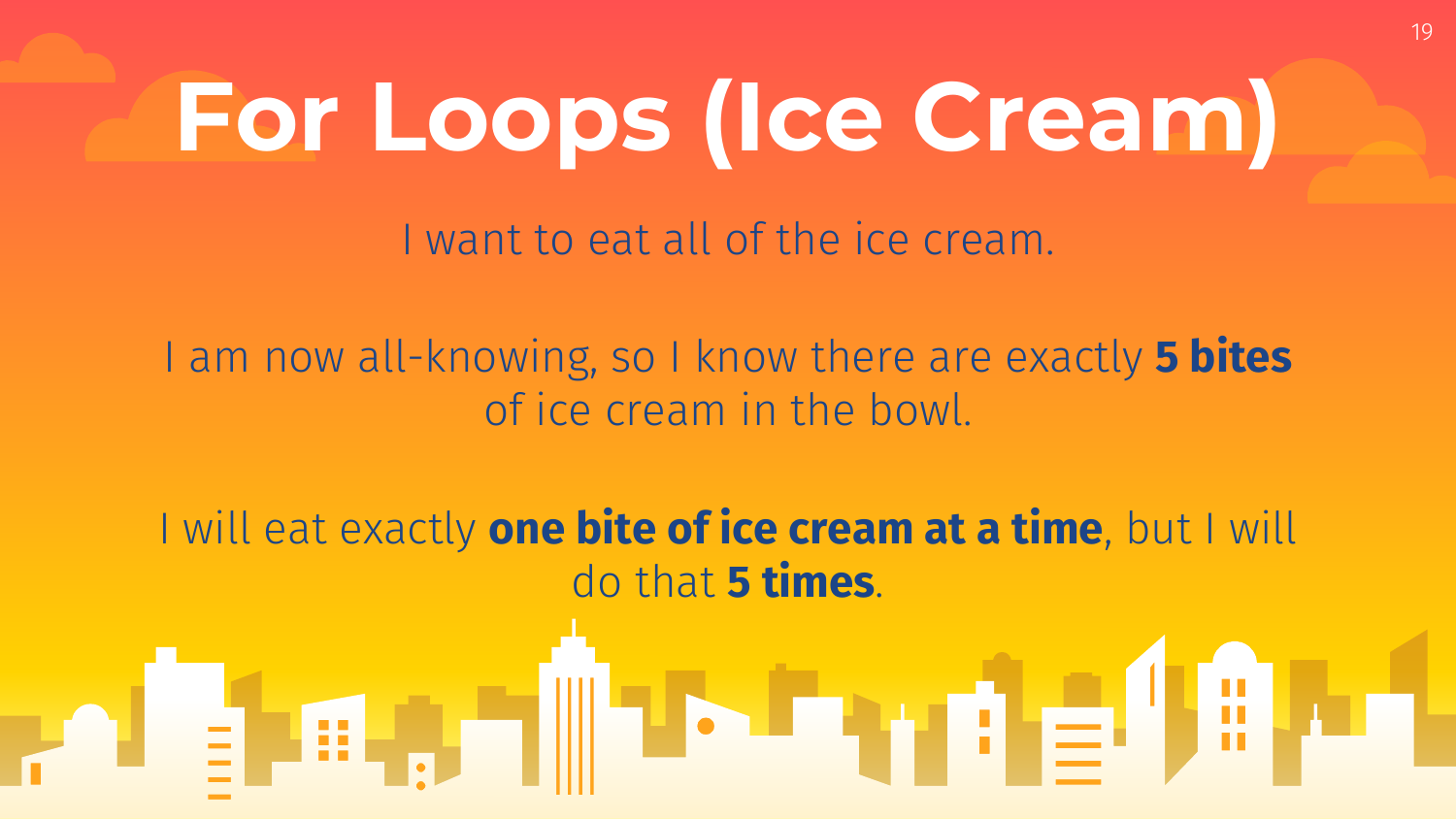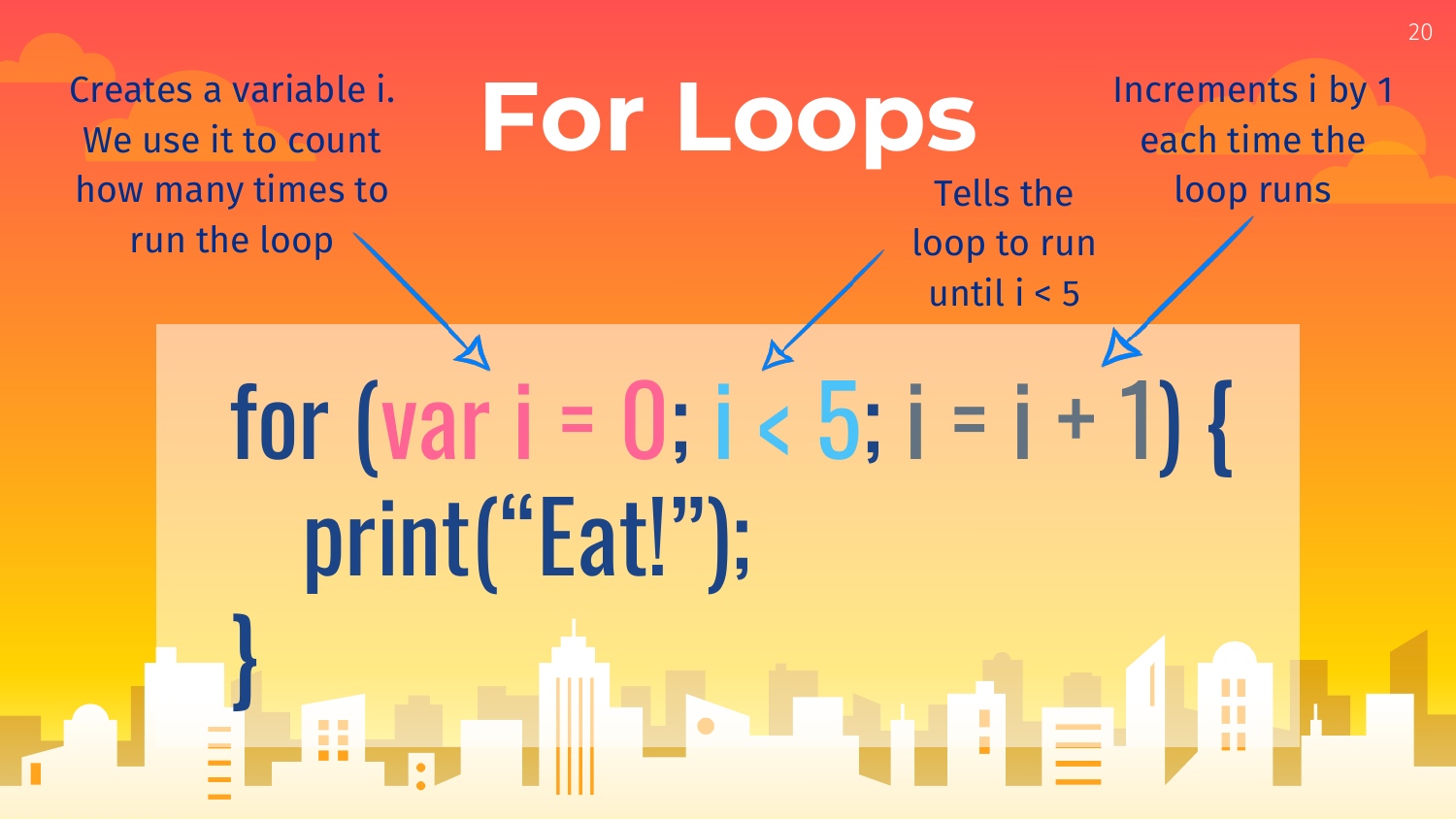### Let's Practice **Canadia For Loops**

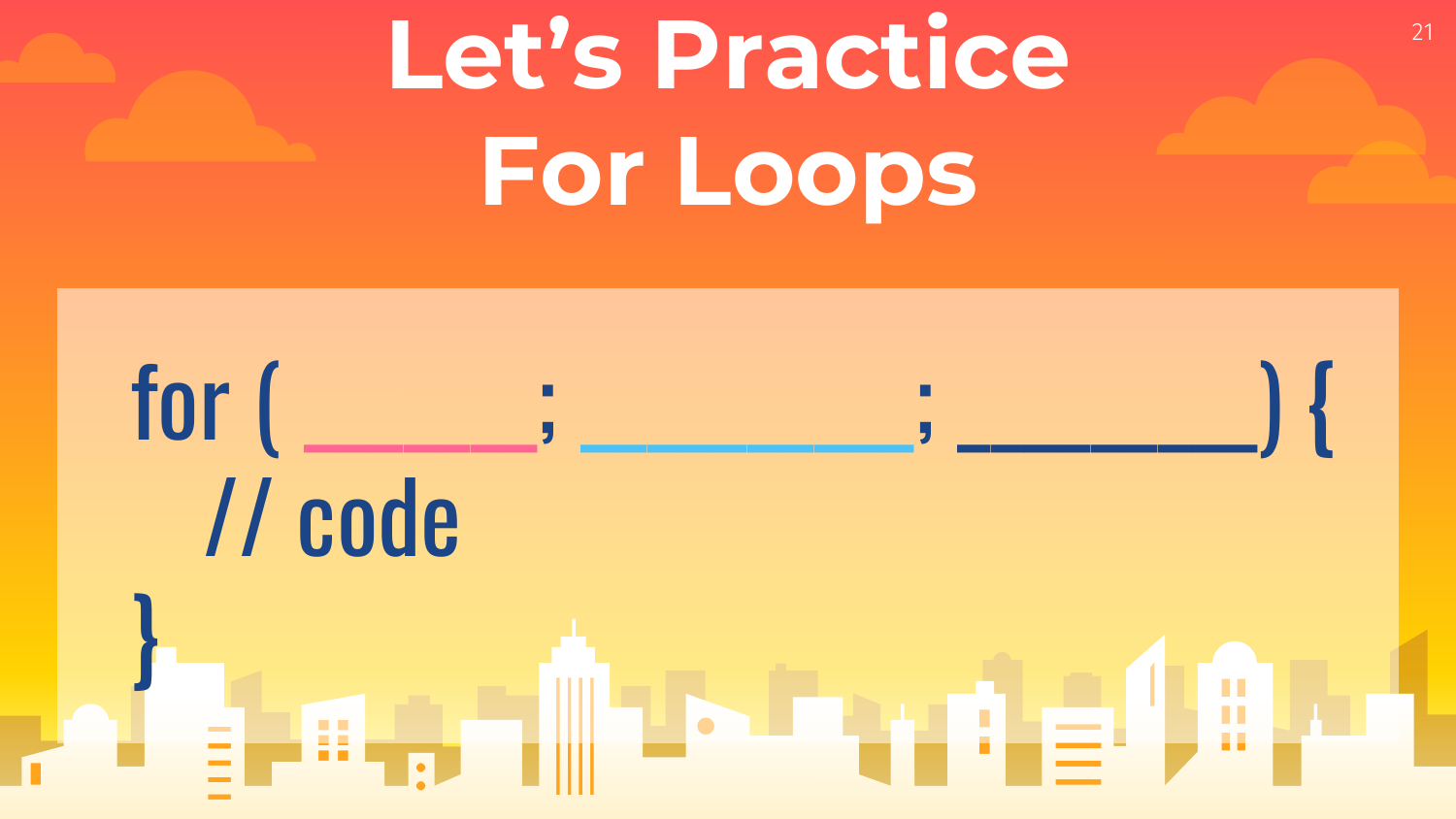#### **Worksheet Time!**

22

п  $\blacksquare$ 

ПT

Let's get out our pens and pencils!

H